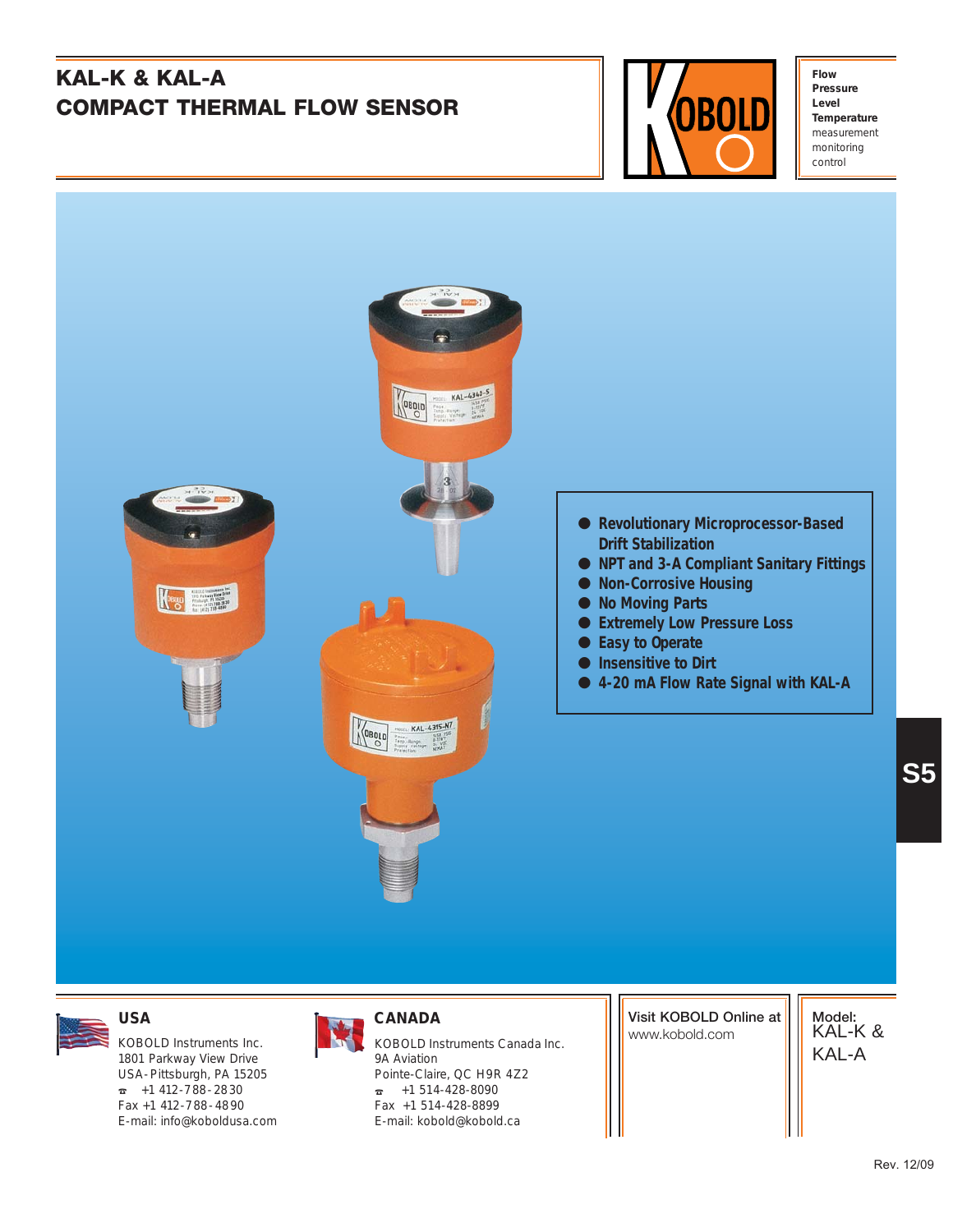

The KAL-K thermal flow switch and KAL-A thermal flow sensor utilize KOBOLD's revolutionary, temperature compensating electronics. These compact, one-piece units provide reliable readings unaffected by temperature or physical characteristics of a wide variety of process liquids. This breakthrough is made possible through the use of state-of-the-art microprocessor technology. The microprocessor can be field calibrated to the users' liquid properties and operating range in a simple, five minute set-up procedure. This intelligence, coupled with a "no moving parts" design, make the KAL a superior performer in virtually all applications.

To further enhance the versatility of the KAL-K and KAL-A, both are offered in a 3-A compliant version.

The KAL-K incorporates an 8 segment bar-graph LED flow trend indicator and one flow alarm setpoint. The setpoint is fully configurable as NPN, PNP, normallyopen or normally-closed.

The KAL-A applies the KAL's advanced microprocessor based technology to the problem of rate detection. It incorporates a 4-20 mA, flow rate proportional output, the same 8-segment LED display found in the KAL-K, and an optional PNP setpoint alarm relay.

# **Operation**

.

The KAL design is based on the timeproven calorimetric principle. The sensor is internally heated to a few degrees above the temperature of the medium. Flow of the medium causes removal of heat from the sensor, resulting in a cooling effect. The rate of cooling is a measure of the flow velocity.

The microprocessor based design of the KAL distinguishes it from the competition. Full temperature compensation of the flow rate is readily obtained through a simple, one-time, calibration procedure. This assures elimination of flow rate reading drift caused by temperature variations in the process liquid.

#### **Note:**

The flow ranges specified in the table on the right are extrapolated from values measured with water in a 1" pipe. Since flow characteristics vary with pipe dimensions, observed flow ranges may differ significantly from the values provided in the table.



# **KOBOLD KAL-K and KAL-A Flow Sensors**



### **Temperature Compensation**

The Kobold KAL flow products use a microprocessor to compensate for temperature changes through use of an internal look-up table. End-users can easily adapt the equipment to the requirements of their unique installations. Unlike conventional calorimetric flow switches, the technically advanced design of the KAL provides a flow reading which is unaffected by temperature.

### **Approximate Sensing Range at Various Pipe Diameters**

| <b>Nominal ID</b><br>inches | Range<br><b>GPM Water</b> |  |
|-----------------------------|---------------------------|--|
| $\frac{1}{2}$               | $0.3 - 5.0$               |  |
| 3/4                         | $0.5 - 8.9$               |  |
| 1                           | $0.8 - 14$                |  |
| $1^{1}/_{4}$                | $1.1 - 20$                |  |
| $1^{1/2}$                   | $2.0 - 35$                |  |
| 2                           | $3.1 - 55$                |  |
| $2^{1/2}$                   | $4.4 - 80$                |  |
| 3                           | $7.9 - 140$               |  |

| Nominal ID<br>inches | Range<br><b>GPM Water</b> |
|----------------------|---------------------------|
| 4                    | $12 - 220$                |
| 6                    | $28 - 500$                |
| 8                    | $50 - 900$                |
| 10                   | 78 - 1400                 |
| 12                   | $110 - 2000$              |
| 16                   | $200 - 3600$              |
| 20                   | $310 - 5600$              |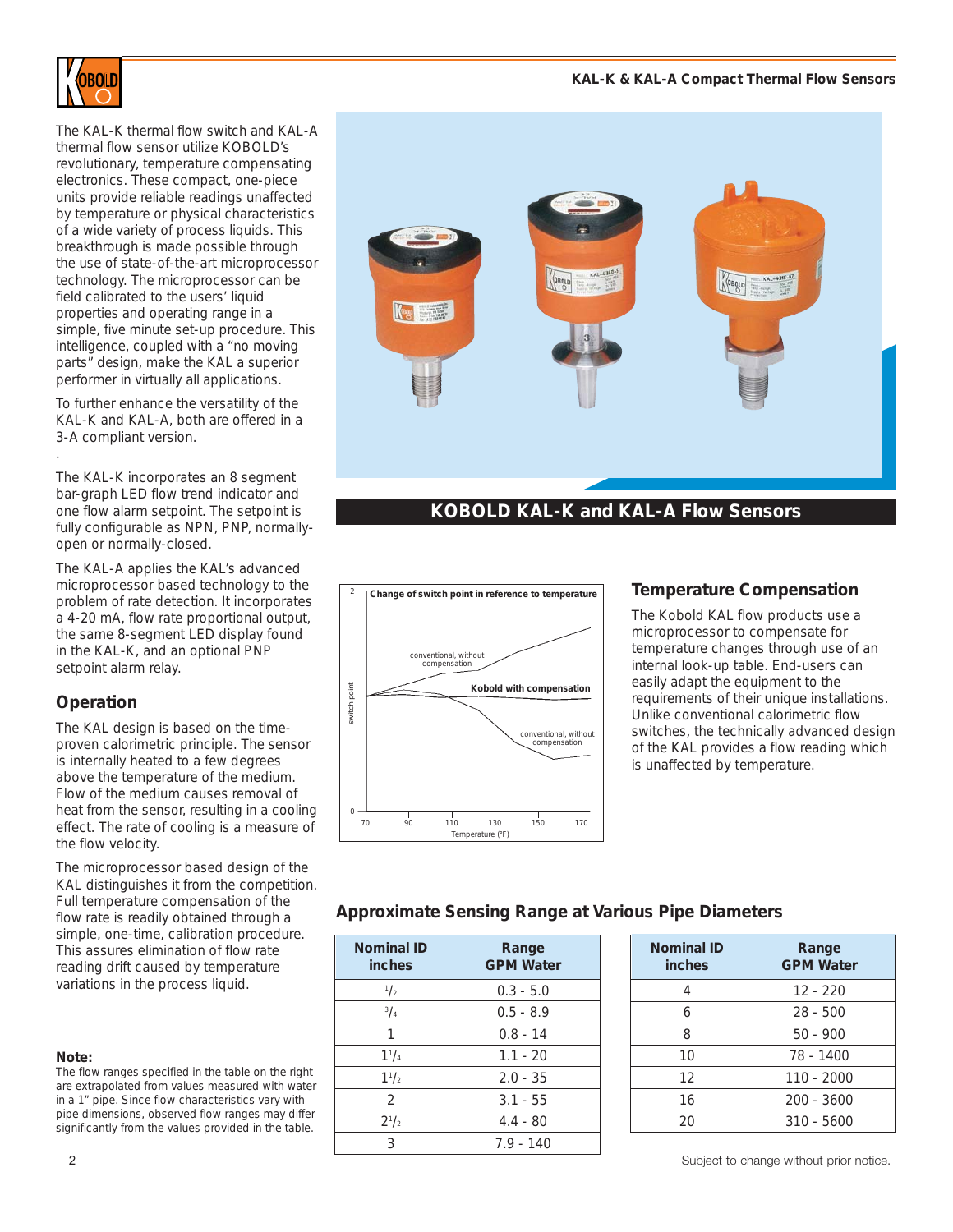#### **KAL-K & KAL-A Compact Thermal Flow Sensors**

- Revolutionary Microprocessor-Based Switch-Point Stabilization
- NPT and 3-A Compliant Sanitary Fittings
- Compact Design
- No Moving Parts
- Extremely Low Pressure Loss
- Easy to Operate
- Insensitive to Dirt

The KAL-K thermal flow switch utilizes KOBOLD's advanced microprocessorbased technology to provide a stable setpoint regardless of changes in temperature. The KAL-K's solid-state switches can be configured as NPN or PNP and normally-open or normally closed.

Based on the calorimetric principle, the KAL-K can continuously monitor the flow of both viscous and non-viscous media. Unlike other designs, the KAL is unique in its use of a single element to both heat the probe tip and measure its temperature. This integrated heating-measuring approach allows the probe to be machined into a single, continuous, protrusion-free surface. The absence of protrusions prevents contaminant from building up on the probe tip. This improves the KAL's performance in two ways:

- 1. The KAL's sensing stability is increased because contaminant cannot thermally isolate the probe from the liquid.
- 2. System down-time associated with probe cleaning is dramatically decreased.

Stability and Reliability ... a KOBOLD KAL trademark!

#### **KAL-K Ordering Information**

| <b>Model</b>                                          | <b>Wetted Parts</b> | 1/2" Model    | 3/4" Model     |
|-------------------------------------------------------|---------------------|---------------|----------------|
| Standard NPT                                          | 304 SS              | KAL-4215      |                |
| NPT w/316-Ti SS                                       | 316-Ti SS           | KAL-4315      | KAL-4320       |
| $\cdot$                                               |                     |               |                |
| Sanitary                                              | 316-Ti SS           | KAL-4340-S    |                |
| Plug Connector with 6 ft cable<br>(24 VDC units only) |                     | Suffix: "M12" |                |
| N/C Switch Logic                                      |                     | Suffix: "K"   |                |
| 110 VAC version with dry contact                      |                     |               | Suffix: "P03R" |
| Fast Response Time (24 VDC units only)                |                     |               | Suffix: "F"    |



# **KOBOLD KAL-K in Standard Housing**

#### **Specifications**

**Switching Range:** 0.05 - 2 m/s **Media:** water-based liquids 60 cSt Max. **Response Time Typical:** 5.6 seconds **Optional w/"F":** 1.2 seconds **Fittings** Standard:  $1/2$ " or  $3/4$ "NPT **Sanitary:** /2" Tri-Clamp® . .

**Flow Trend Indicator:** 8 Red LEDs **Temperature Rating Operati** CIP: **Maximum** 

| $32^{\circ}$ F to $250^{\circ}$ F |
|-----------------------------------|
| $280^\circ$ F Max.                |
| n Pressure: 1450 PSIG             |
|                                   |

**Wetted Parts Standard NPT:** 304 SS **Optional NPT:** 316-Ti SS **Sanitary:** 316-Ti SS **Housing Standard:** NEMA 4 (Nylon®) Sanitary: NEMA 4 (Nylon<sup>®)</sup> .

. .

#### **Power Requirements Supply Voltage:** 24 VDC  $\pm$  10% **Optional:** 110 VAC **Current Draw:** 300 mA max.

#### **Switch Characteristics**

| by Potentiometer      |  |
|-----------------------|--|
| <b>Bi-colored LED</b> |  |
|                       |  |
| N/O PNP or NPN        |  |
| open collector        |  |
|                       |  |
| 400 mA @ 24V          |  |
|                       |  |
| N/O dry contact       |  |
|                       |  |
| 5A @ 240 V            |  |
| 0.2 A @ 110V          |  |
|                       |  |

Subject to change without prior notice. 33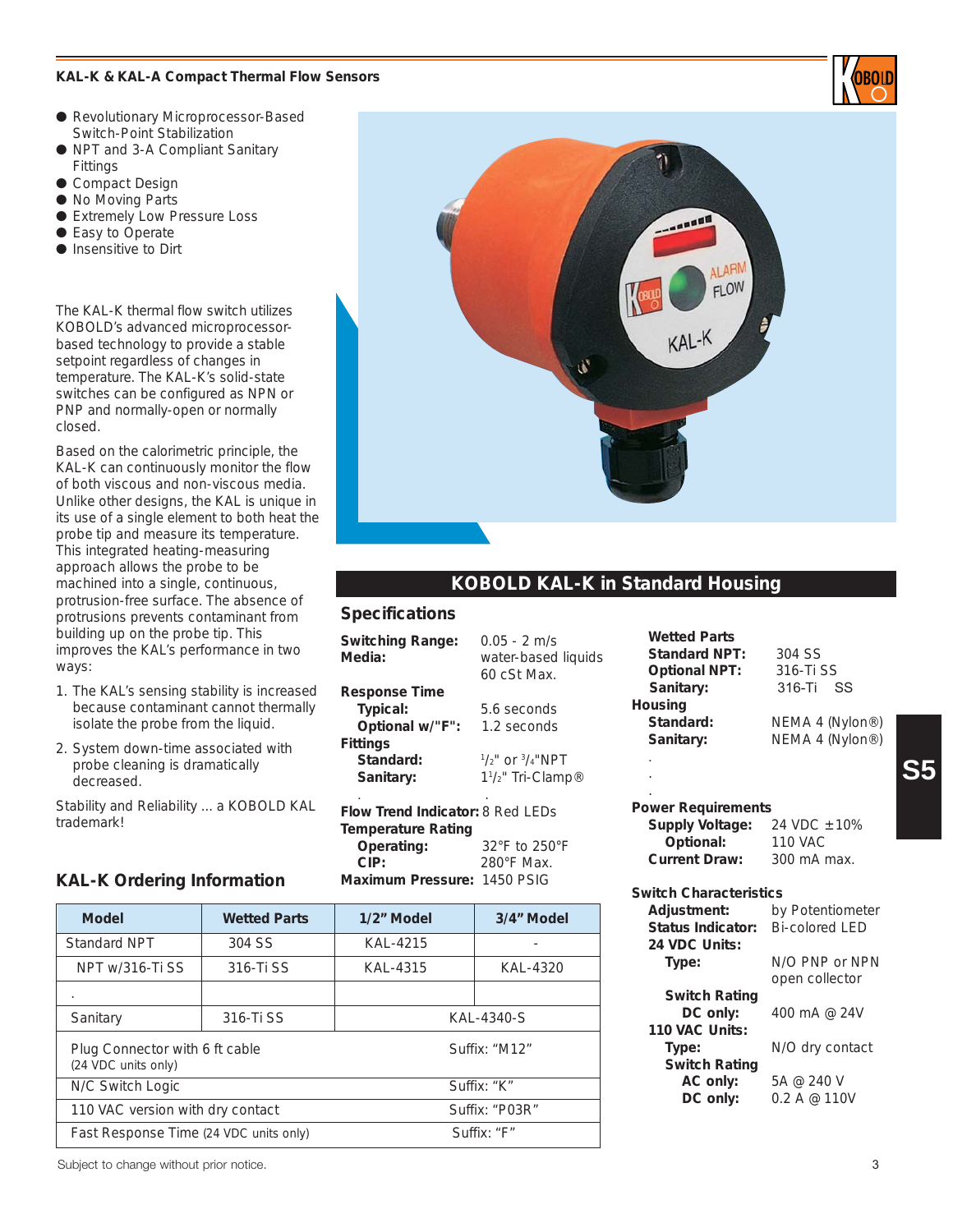

#### **Features**

- Temperature independent 4-20 mA output
- Optional setpoint switch
- NPT and 3-A compliant sanitary fittings
- Compact Design
- Operate over a wide viscosity range
- No moving parts
- Extremely low pressure loss
- Easy to operate
- Insensitive to dirt

The KAL-A uses the calorimetric principle to continuously monitor the flow of low viscosity water-based media. Flow rate is transmitted via a 4-20 mA output while an optional PNP switch provides an alarm function. The transmission capability of the KAL-A is made possible by the high degree of temperature stability provided by its "intelligent" microprocessor based design. This digital approach also enables the use of a single RTD element to both heat the probe tip and measure it's temperature. Integrating the heatingmeasuring functions allows the probe to be machined into a single, continuous, protrusion-free surface. The absence of protrusions prevents contaminant from building up on the probe tip. These design enhancements improve the KAL's performance in two ways:

- 1. The KAL's sensing stability is increased because contaminant cannot thermally isolate the probe from the liquid.
- 2. System down-time associated with probe cleaning is dramatically decreased.

Stability and Reliability ... a KOBOLD KAL trademark!

| $\substack{\frac{\mu_{\text{DOLL}}}{\mu_{\text{max}}}}{\frac{\mu_{\text{max}}}{\sum\limits_{\substack{1\leq n \leq p \\ \text{Supp.}\; \text{gauge} \\ 3\leq np \leq p \\ \text{Supp.}\; \text{vectors}}} \frac{\mu_{\text{S1}}\pi_{\text{S2}}\pi_{\text{S}}\pi_{\text{S}}}{\frac{\mu_{\text{S1}}\pi_{\text{S2}}\pi_{\text{S2}}}{\lambda_{\text{S2}}\sqrt{n}}}$<br>OBOLD |  |
|--------------------------------------------------------------------------------------------------------------------------------------------------------------------------------------------------------------------------------------------------------------------------------------------------------------------------------------------------------------------------|--|
|                                                                                                                                                                                                                                                                                                                                                                          |  |

# **KOBOLD KAL-A Specifications**

**Wetted Parts**

## **Specifications**

| <b>Sensing Range</b><br>Media:          | $0.05 - 2$ m/s<br>Water-based<br>liquids<br>$60$ $c$ St max. |
|-----------------------------------------|--------------------------------------------------------------|
| <b>Response Time</b>                    |                                                              |
| Typical:                                | 5.6 seconds                                                  |
| <b>Fittings</b>                         |                                                              |
| Standard <sup>.</sup>                   | $1/2$ " or $3/4$ " NPT                                       |
| Sanitary:                               | 1 <sup>1</sup> / <sub>2</sub> " Tri-Clamp <sup>®</sup>       |
|                                         |                                                              |
| <b>Flow Trend Indicator: 8 Red LEDs</b> |                                                              |
| Maximum Pressure: 1450 PSIG             |                                                              |
| Sanitary:                               | 600 PSIG                                                     |
| Temperature                             |                                                              |
| Operating:                              | $0^\circ$ F to 176°F                                         |
| CIP:                                    | $280^\circ F$                                                |
|                                         |                                                              |

|                                        | 316-Ti SS                         |  |
|----------------------------------------|-----------------------------------|--|
| Sanitary:                              | 316-Ti SS                         |  |
| Housing                                |                                   |  |
| Standard:                              | NEMA 4 (Nylon®)                   |  |
| Sanitary:                              | NEMA 4 (Nylon®)                   |  |
|                                        |                                   |  |
|                                        |                                   |  |
|                                        |                                   |  |
| <b>Analog Output</b>                   |                                   |  |
| <b>Signal Type:</b>                    | 4-20 mA, 3-wire                   |  |
|                                        | into 500 $\Omega$ max.            |  |
| Linearity:                             | ±10% of full scale                |  |
| Repeatability:                         | $±1\%$ of full scale              |  |
| Zero Adjustment:                       | 0-75% of range                    |  |
|                                        | Span Adjustment: 25-100% of range |  |
| <b>Optional Switch Characteristics</b> |                                   |  |
| Adjustment:                            | by Potentiometer                  |  |
| Output:                                | PNP open collector                |  |
| Max. Current:                          | 400 mA                            |  |
| Max. Voltage:                          | 24 VDC                            |  |
| Status Indicator:                      | <b>Bi-colored LED</b>             |  |
| <b>Power Requirements</b>              |                                   |  |
| <b>Supply Voltage:</b>                 | $24 \pm 2$ VDC                    |  |
| <b>Current Draw:</b>                   | 300 mA max.                       |  |
|                                        |                                   |  |

**Standard:** 304 SS or

# **KAL-A Ordering Information**

| <b>Model</b>                           | <b>Wetted Parts</b> | 1/2" Model    | 3/4" Model |
|----------------------------------------|---------------------|---------------|------------|
| Standard                               | 304 SS              | KAL-7215      |            |
| Standard 316-Ti SS                     | 316-Ti SS           | KAL-7315      | KAL-7320   |
|                                        |                     |               |            |
| Sanitary                               | 316-Ti SS           | KAL-7340-S    |            |
|                                        |                     |               |            |
| <b>Options</b>                         |                     |               |            |
| <b>PNP Switch</b>                      |                     | Suffix: "P"   |            |
| Micro DC Connector with 6 ft. of cable |                     | Suffix: "M12" |            |

### **KAL-A - Compact Thermal Flow Sensor**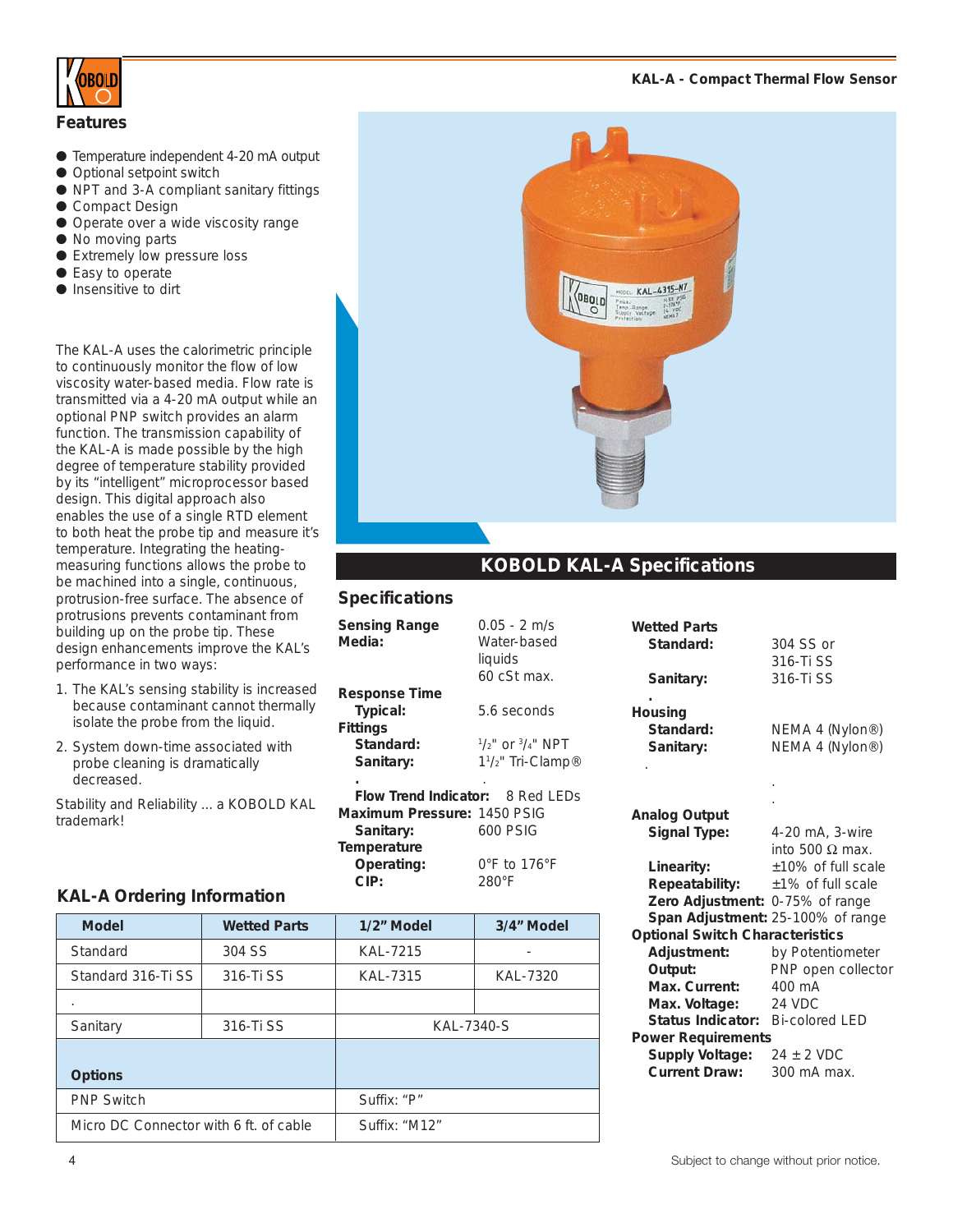#### **KAL-K & KAL-A Dimensions**



# **Standard Version**



**KAL Timing - Heating and Measuring Cycle Constrained Behavior Operating Behavior** 



- 1. At t=0, the probe temperature is recorded. This reading represents the ambient liquid temperature.
- **S5** 2. Still at t=0, the KAL begins heating the probe.
- 3. At t=0.8 seconds, the heating cycle ends and the KAL begins monitoring the probe temperature.
- 4. At t=1.8 seconds, a temperature reading is taken and compared to the t=0.8 second temperature. The rate of cooling is calculated and compared to a Cooling Rate vs Flow Rate table specific to the ambient temperature recorded at t=0.
- 5. The probe is allowed to cool until t=5.6 seconds. A temperature reading is taken and compared to the initial  $t=0$ reading. If the temperatures are equal (or nearly so), the flow reading is determined valid and passes through to the KAL output. If the temperatures are not equal, the KAL waits another 5.6 sec, and Step 5 repeats.